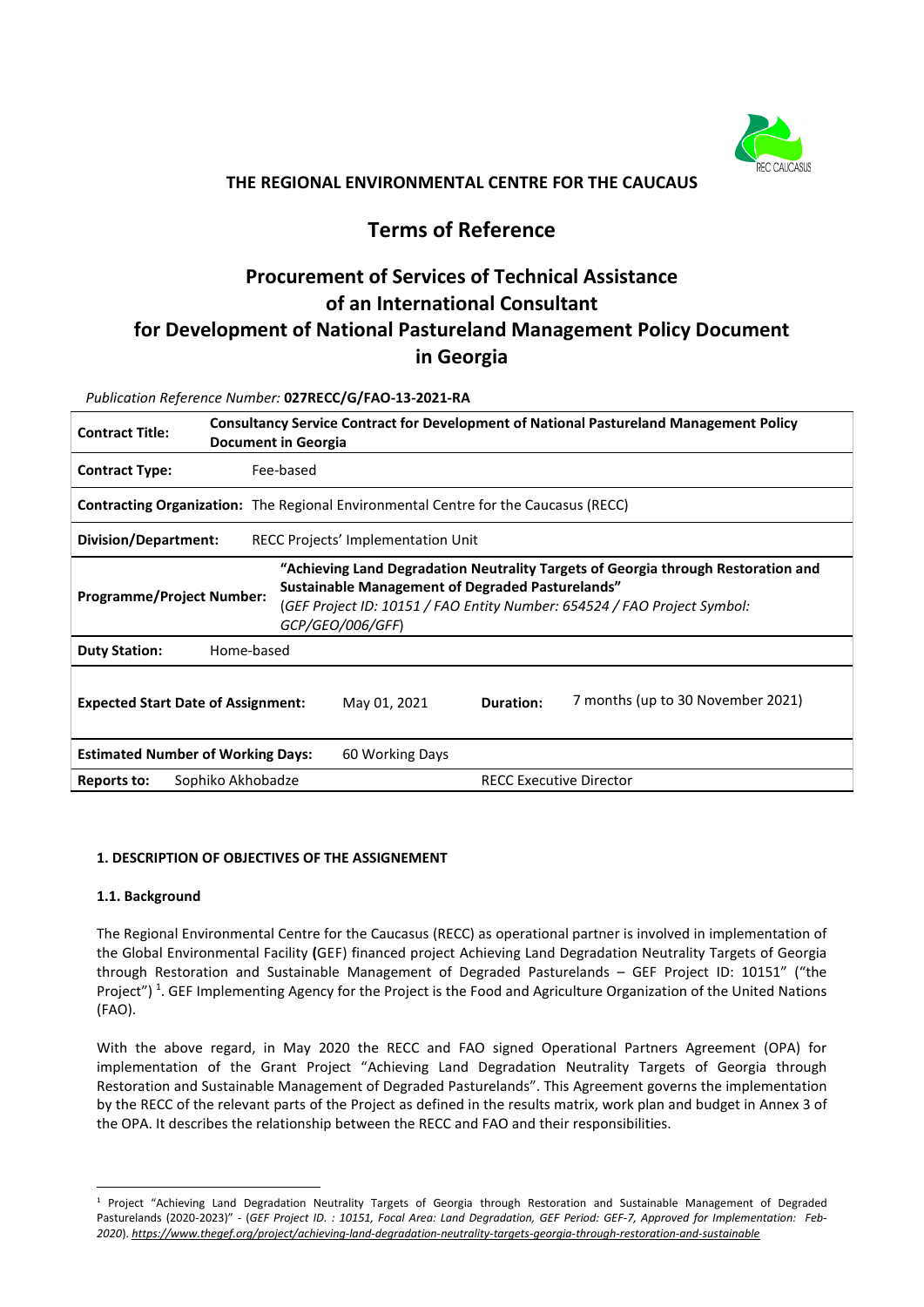Under the Project and within the context of Land Degradation Neutrality (LDN), Georgia aims to maintain and increase the amount of healthy and productive land resources in line with the national sustainable development goals. Georgia has released five voluntary LDN targets. The project is directly linked to the implementation of two of these targets: Target 1: Integrate LDN principles into national policies, strategies and planning documents; and Target 4: Degraded land will be rehabilitated.

Project consists of four subsequent components: (1) Policy and Regulatory/Institutional, (2) Demonstration, (3) Capacity Building and (4) Knowledge Management.

**Component 1** *(Strengthening the regulatory and institutional framework for sustainable management of pasturelands in Georgia)* represents cornerstone of the Project and particularly refers to development and formal adoption of National Pastureland Management Policy Document (NPMPD) that will be further used for drafting of new national legislation on pastures with focus on implementation of Land Degradation Neutrality(LDN) principles and integration into agricultural and other sectoral national policies and strategies.

Under the component 1 the project will facilitate the development of the State vision / policy and laws for pasture management following SLM principles and will ensure establishment of the required institutional framework for pasture management. Building on the baseline, the project will address the lack of pastureland conservation and development policies in the context of the LDN. It will enhance legal, policy, and institutional frameworks for LDN with the focus on the implementation of SLM principles on pasturelands, and ensure effective coordination mechanism at horizontal (between responsible Ministries and Agencies) and vertical levels (between levels of administration), as well as the synergies between the three Rio Conventions in Georgia.

NPMPD will be discussed and agreed by the national pasture platform and working group. NPMPD will be disseminated for wider public review and facilitation of at national and local levels for governmental approval.

The policy should be supported by technical tools/information and capacity needs and opportunities. Therefore, NPMPD will be closely linked to the work being done under Components 2 and 3.

National pastureland management policy will closely be linked to existing agricultural and other sectoral national policies and strategies and will be reflected into updated Strategies for Agriculture and Rural Development and their Action Plans, to be prepared by the GoG.

Georgia land reform conducted in the 1990's distributed the state owned land equally to the rural households and resulted in a large number of small private family farms with an average holding size of less than 1 ha and fragmented into an average of 4-5 parcels. In the three target Municipalities, the majority of farmers own 1-2 ha of agricultural land, where only a small percent of them are female owners.

Pastures can be under the private, municipal or state ownership. Nevertheless, the vast majority of pastures are owned by the State and Municipalities, and only a small amount is in the private ownership. Since 2005, the privatization of pastures is no longer allowed. Municipalities may lease the registered pastures, but it was rarely practiced. All pastures that are not registered after municipalities or private owners, are managed by the Agency of Public Registry (NAPR) under the Ministry of Economy and Sustainable Development of Georgia. Currently there is a moratorium on leasing out public pastures until the land has been registered.

Most villagers rely on so called "village pastures" located within 1-9 km around the settlements. These pastures are de facto managed as commons and there are no specific legal provisions regarding them. These pastures are either used by all residents free-of-charge or leased to someone informally (without contract).

The project will develop Pastureland Management Plans in three target municipalities and manage LDN counterbalancing at the level stipulated in the plans (Dmanisi, Gurjaani, and Kazbegi). The project will strengthen the enabling environment for LDN, land-use planning processes, and security of tenure rights with the specific focus on pasture lands.

The World Bank and the National Agency of Public Registry (NAPR) of Georgia are currently working on systematic land registration. Systematic land registration mechanisms were piloted in 12 areas in order to inform the design of a future national systematic land registration programme. The Ministry of Environmental Protection and Agriculture (MEPA) is also interested and attempting to integrate land consolidation activities into the process of systematic land registration. Opposed to all other countries in the region, a first systematic land registration was never completed in Georgia and only around 30 percent of the arable agricultural land is registered in NAPR.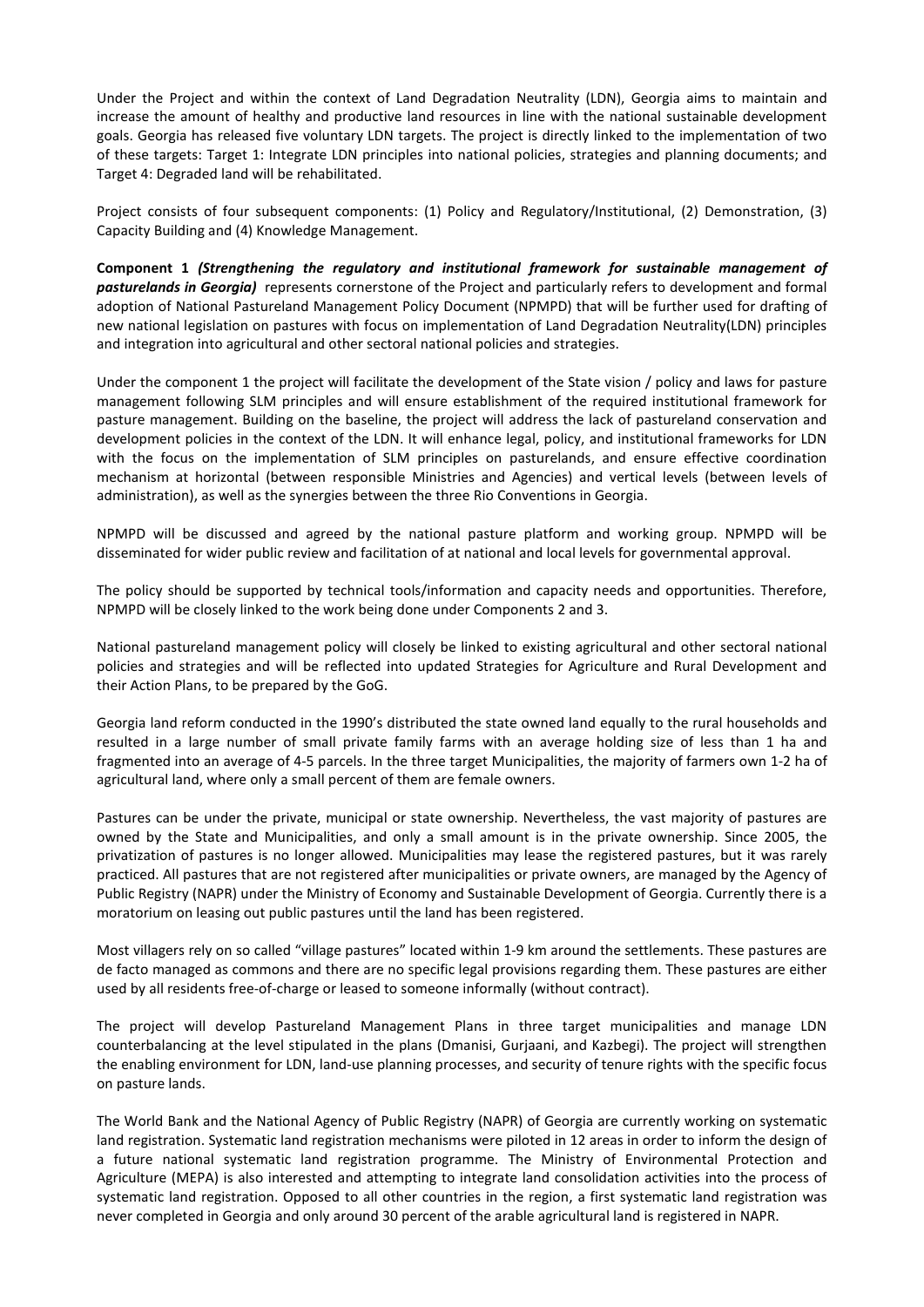To address land degradation and promote sustainable pastureland management in Georgia will thus need to integrate and possibly generate change at the level of the land tenure governance. In this regards, the Voluntary Guidelines on the Responsible Governance of Tenure of Land, Fisheries and Forests in the Context of National Food Security (VGGT) (FAO CFS, 2012b) which are the only internationally negotiated framework on governance of tenure can serve as a reference for the policy formulation process.

Agreed and validated (at national level) NPMPD will be used as guiding tool (and Terms of References) for drafting the pastureland management legislation with the focus on implementation of LDN principles. The LDN principles for good governance in particular underpin the whole LDN process and are integral to its overall success. They promote the establishment of mechanisms and policies at the national and sub-national levels that guarantee the long-term sustainability of LDN achievements and the sustainable and participatory management of land. During COP 14, the parties decided to encourage to follow the VGGT principles, taking into account the principles of implementation, in the implementation of activities to combat desertification/land degradation and drought and achieve land degradation neutrality. To this end, the parties have requested FAO to support UNCCD secretariat with the production of a technical guide for the integration which can be used during the NPMPD formulation process. The UNCCD recognizes<sup>[2](#page-2-0)</sup> seven principles of responsible land governance<sup>[3](#page-2-1)</sup>:

Based on the policy recommendations, presenting the overall State vision of the management of pastures, the project through Component 1 will support Government of Georgia (GoG) in the drafting a Law on Pastureland.

Development of the National Pasturelands Management Policy Document will be preceded by **Feasibility Study of Integrated Pastureland and Livestock Development in Georgia, including Cost-benefit Analysis for Current and Alternative Future Scenarios** to be co-financed by the IFAD project. Feasibility study will serve as basic analytical tool (*tool for economically informed policy decision-making*) to be further used for identification of the best policy transformation options under National Pastureland Management Policy Document (NPMPD).

#### **1.2. General objective of the assignment**

International Consultant for Development of National Pastureland Management Policy Document in Georgia provides consultancy services of technical assistance for development of NPMPD concerning RECC's relevant Project parts under the OPA.

He/She will work under the overall guidance and supervision of the RECC Executive Director (Project Policy and Institutional Advisor *– RECC Project Core Team Supervisor/Manager*), the Project Technical Advisor in Agricultural Development (*RECC Project Core Team Coordinator*) and under the technical guidance of the FAO Project Coordinator (PC) in close consultation with the government designated National Project Director (NPD) representing the Ministry of Environmental Protection and Agriculture of Georgia (MEPA) and in cooperation with the National Consultant on Pastureland Management Policy and IFAD delegated experts.

#### **2. SCOPE OF THE ASSIGNMENT**

#### **2.1. Specific Task**

Specific task of the assignment is implementation of the following activities of Output 1.1.1 (*A national pastureland management policy contributing to implementation of LDN principles, designed and agreed with key stakeholders*) of the Project:

**Activity 1:** A National pastureland management policy integrating LDN principles agreed and drafted in participatory manner through National Pastureland/LDN stakeholder consultation (series of roundtables, workshops, discussions) under the national multi-stakeholder platform and based on Feasibility study of integrated pastureland and livestock development in Georgia (incl. costbenefit analyses for current and alternative future scenarios)

<span id="page-2-0"></span><sup>2</sup> https://www.unccd.int/publications/land-balance

<span id="page-2-1"></span><sup>3</sup> https://www.unccd.int/publications/scientific-conceptual-framework-land-degradation-neutrality-report-science-policy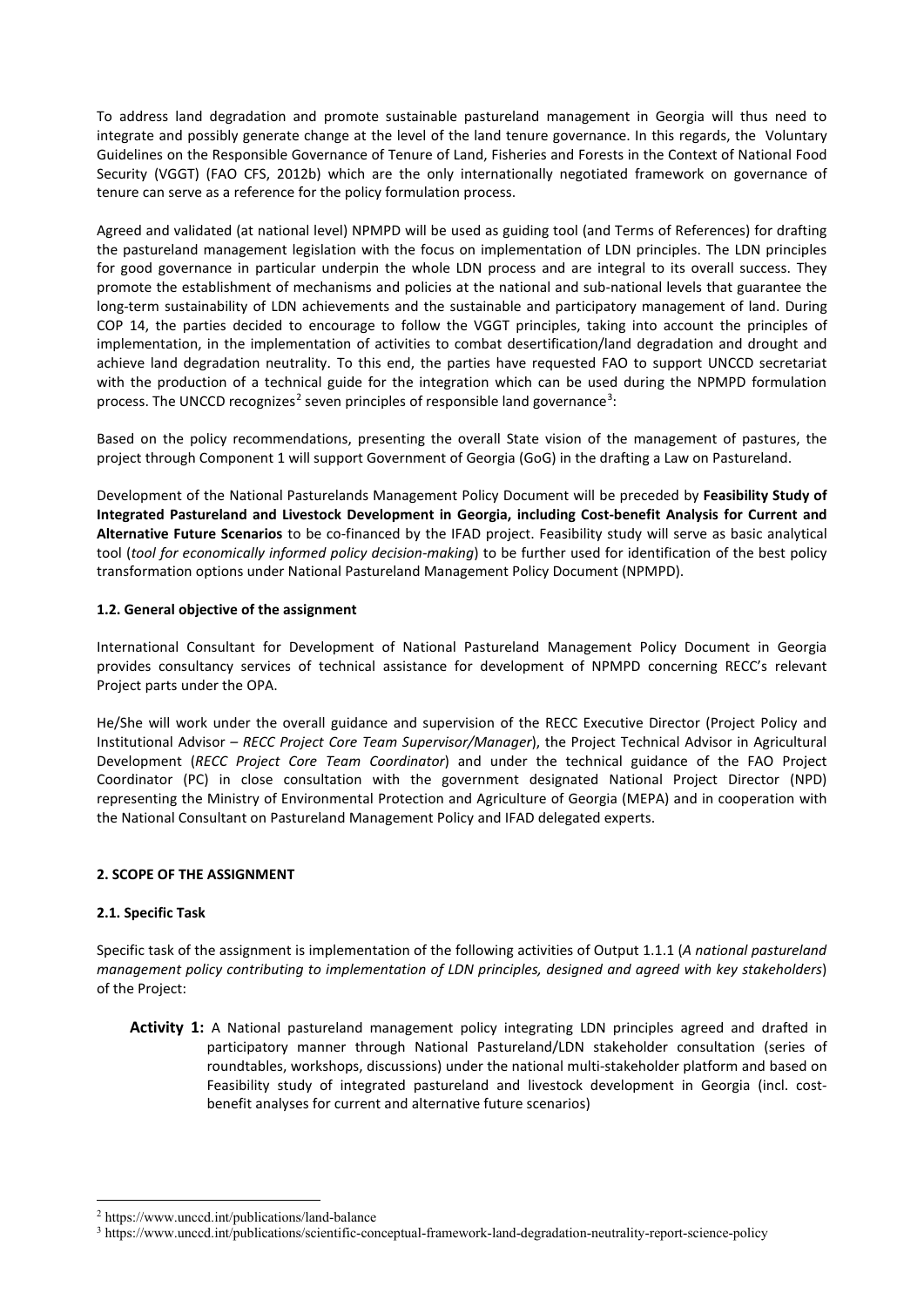The purpose of the National Pastureland Management Policy Document is establishment of unified, consistent pasture management approach that would facilitate achievement of LDN national targets, as well as ensure sustainable development of livestock farming and increasing agricultural productivity.

The National Pastureland Management Policy shall consider pasturelands (including all types of pastures – summer winter, intermediary and village pastures) as part of wider grazing systems, often spanning multiple ecosystems and territories used by different social and economic categories of livestock holder, with different priorities and reasons to engage in livestock production. Issues of integrated summer and winter pasture management and traditional nomadism should be considered.

The National Pastureland Management Policy Document (National Policy Concept on Sustainable Pastureland Management) is a general policy document that discusses the need to develop a strategy and includes the identification of problems, vision, principles and sectoral priorities on which the strategy should be based. The concept is approved to save resources so as not to plan policies that are not needed or are not in line with government priorities and objectives, or that different agencies cannot agree on principled issues to develop a specific area. The concept should also include information on the means of implementation.

The structure of the National Pastureland Management Policy Document shall be in accordance with the requirements set by the legislation of Georgia, in particular, by the ``Rules on Policy Development, Monitoring and Evaluation" approved by the Resolution #629 of the Government of Georgia adopted December 20, 2019 and an annex to the same resolution "Policy Planning, Monitoring and Evaluation Guide". In particular, the National Pastureland Management Policy Document should include the following chapters:

- 1. Introduction;
- 2. Situation analysis;
- 3. Vision;
- 4. Principles;
- 5. Sectoral priorities;
- 6. Implementation;
- 7. Deadlines (for a specified period).

The above chapters should be developed in accordance with the ``Policy planning, monitoring and evaluation guideline`` (An Annex to the Government of Georgia /GoG/ Resolution #629 of Decmebre 20, 2019).

In recent years a number of studies were conducted for assessment of pasturelands management in Georgia under UNDP<sup>[4](#page-3-0)</sup>, GIZ<sup>[5](#page-3-1)</sup>, other donor driven projects and programs, and also during the current project formulation. The socioeconomic analysis revealed a number of constraints that the proposed policy will target. For example, sustainable access to pasturelands was revealed as a major constraint for agricultural producers in Georgia. These studies should be considered in situational analysis and other sources should be considered in situational analysis. Additional studies shall be performed as needed.

International relevant guidelines and technical guides (e.g. the Technical guide on VGGT integration to UNCCD convention), will be also used to inform the policy formulation process. Recent political, legislative and institutional

[https://www.ge.undp.org/content/georgia/en/home/library/environment\\_energy/strengthening-policies-for-pastures](https://www.ge.undp.org/content/georgia/en/home/library/environment_energy/strengthening-policies-for-pastures-management-in-georgia.html)[management-in-georgia.html](https://www.ge.undp.org/content/georgia/en/home/library/environment_energy/strengthening-policies-for-pastures-management-in-georgia.html)

<span id="page-3-0"></span><sup>4</sup> **Strengthening Policies for Pastures Management in Georgia: Gap Analysis, International Good Practice, and Proposed Roadmap**. MoEP/EU/UNDP. 2016.

<span id="page-3-1"></span><sup>5</sup> REC Caucasus (2019). **Pastures Management in Georgia: Situation Analysis and Main Challenges, Recommendations for Development of Pastures Sustainable Management Programme** / Document of Desk-based Research (Background Study) for Facilitation of Establishment of the State Program for Sustainable Pasture Management in Georgia / Authors: Anja Salzer, International Expert, Germany (Team Leader), Ana Rukhadze and Kakha Artsivadze, National Experts, Georgia / Prepared under the German Government supported GIZ Programme "Integrated Biodiversity Management in the South Caucasus (IBiS)" / REC Caucasus, Tbilisi, October 2019. <https://rec-caucasus.org/wp-content/uploads/2020/08/1574947976.pdf>

REC Caucasus (2019). **Assessment of Pasture Condition in Sagarejo Municipality, Georgia including a Socio-Economic Assessment** /Final Report: 1st Edition / Authors: ESTOK UG, Bernau, Germany (Ronald Kruwinus, Anja Salzer and Jonathan Etzold), in cooperation with GISLab, Tbilisi, Georgia (Giorgi Mikeladze) / Report prepared within the framework of the GIZ's Programme "Integrated Biodiversity Management in the South Caucasus (IBiS) /REC Caucasus, Tbilisi, Georgia – October, 2019. <https://rec-caucasus.org/wp-content/uploads/2020/08/1574947051.pdf>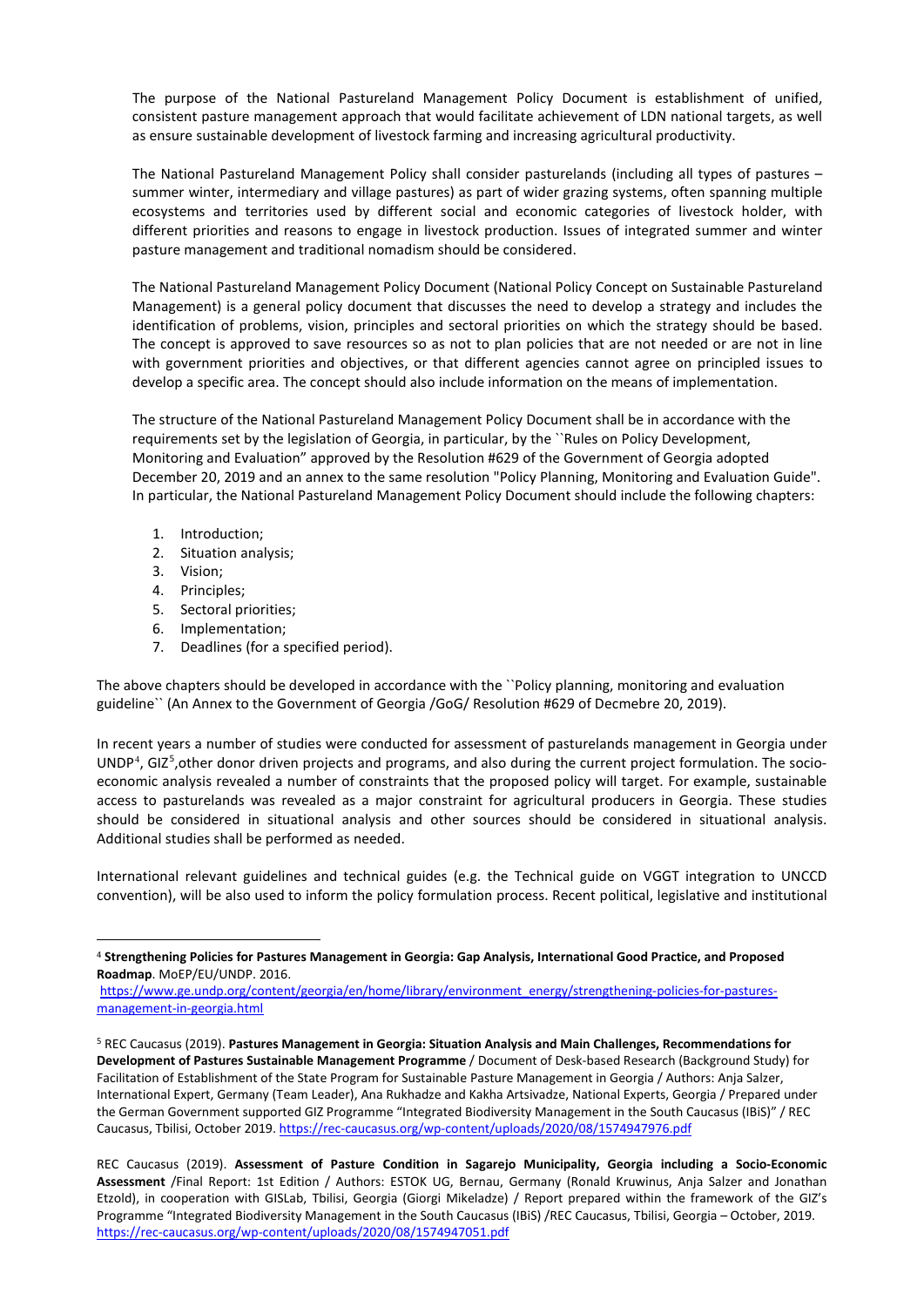changes must be taken into account. Overview of the best international practices of the pastures sustainable management shall be included.

The National Pastureland Management Policy Document shall be developed in close consultation with the activity for preparation of a **Feasibility Study of Integrated Pastureland and Livestock Development in Georgia, including Cost-benefit Analysis for Current and Alternative Future Scenarios** co-financed by IFAD.

# **2.2. Planed Activities under the Assignment**

The following steps are envisaged to be undertaken by the **International Consultant** within the assignment process:

# *a. Elaborate draft of main principles, scope and outline for national pastureland management policy document with integration of LDN principles*

Elaborate draft of main principles, scope and outline for national pastureland management policy document with integration of LDN principles.

If found necessary, for elaboration of draft outline, the **International Consultant** will produce questionary which will be distributed by the RECC Project Team among stakeholders (*MEPA, relevant entities of the MEPA, other line ministries, local authorities, farmers associations, NGOs/CSOs, private sector representatives, experts etc.*) to collect necessary information.

Draft main principles, scope and outline for national pastureland management policy document with integration of LDN principles should, as appropriate, take into account the following aspects:

- $\triangleright$  Objectives of sustainable pastureland management:
- $\triangleright$  Principles of participatory sustainable pastureland management in the context of good land governance for LDN;
- $\triangleright$  Economic and ecological importance of pastures;
- Pasturelands resources definitions;
- Climate change risks and opportunities as pertains to pasturelands;
- Situation analyses: Current legislation of Georgia related to pastures, current state of pastures, including issues of pasture degradation; The role of pastures in livestock development, etc;
- $\triangleright$  Pasture cadastral registration, inventory, identification, delineation and registration as an important technical precondition for the implementation of regulatory mechanisms;
- $\triangleright$  Assignment of pasture category to agricultural land, change of category, involvement of local population and local self-government bodies in the process of change of category, compensatory measures;
- $\triangleright$  Classification of pastures according to functional purpose (cultivated pastures, natural pastures, natural meadows, etc.) and seasonal use (winter and summer pastures);
- $\triangleright$  The right to own pastures (pasture lands as state, municipal and private property), taking into account all types of pastures (summer, winter and "village pastures", transhumance routs);
- System for granting the right to use pastures;
- $\triangleright$  The national and sub-national institutional set-up pasturelands governance and management (clarification and disaggregation of responsibilities of different agencies relevant within the pastoral system, decentralization of allocation or management of pastures), options of institutional arrangement shall be analysed da best one identified based on SWOT analyses;
- > Leasing of pastures;
- ``Village pasture" as an object of actual common property and its management;
- $\triangleright$  Granting priority right to use pastures to the local population (actual primary users);
- $\triangleright$  development of management plans in a participatory approach, integration of prevention of land degradation and conservation of biodiversity;
- $\triangleright$  Obligations of the parties using the pastures;
- $\triangleright$  Use of pastures on forest lands) directly in forest-covered areas and non-forested areas);
- $\triangleright$  Use of pastures in the categories of protected areas under strict protection (state reserve, natural monument, national park and managed reserve);
- Integrate pasture management into the spatial planning process;
- Obligation of developing pastures management and monitoring plans; Develop management plans through a participatory approach focused on prevention of soil degradation and maintenance of biodiversity;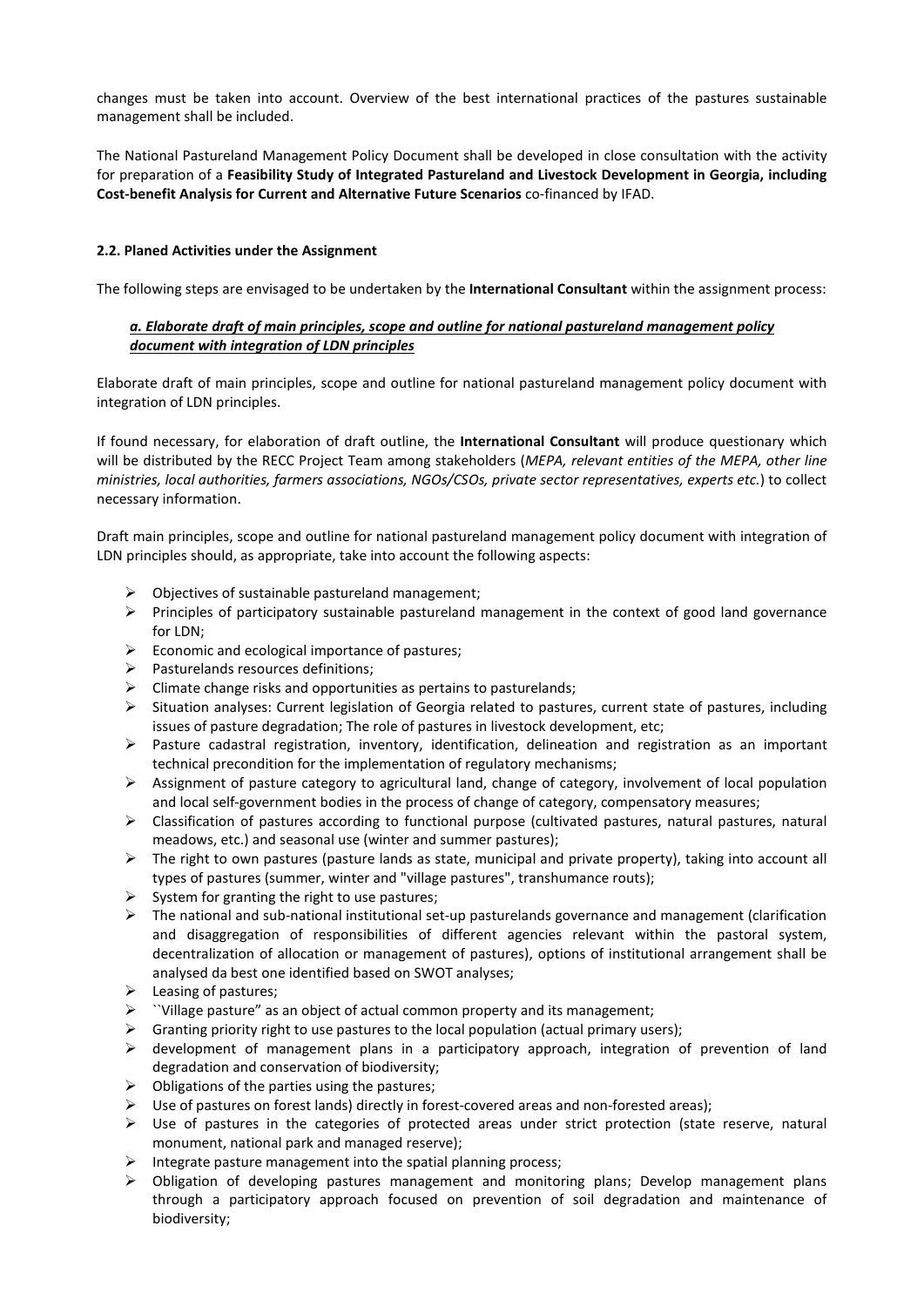- $\triangleright$  The right to pastoral mobility and integrated management of winter and summer pastures;
- $\triangleright$  Pasture monitoring and law enforcement;
- $\triangleright$  Rules of pastures utilization rules sustainable pasture management technologies and their transfer to livestock keepers;
- $\triangleright$  Veterinary safety and infrastructure of winter and summer pastures and transhumance routs;
- EU Food Safety Requirements for Pastures;
- $\triangleright$  Economic and tax aspects of pasture use and livestock.

The **International Consultant** will support the selection of national Pastureland Management Policy and other relevant national experts who should be involved in the development of specific thematic areas of the policy document and presents their general technical tasks (ToRs).

# *b. Validate draft and elaborate final version of main principles, scope and outline for national pastureland management policy document with integration of LDN principles*

Draft of main principles, scope and outline for national pastureland management policy document with integration of LDN principles will be validated at validation working meeting of stakeholders and experts.

The **International Consultant** will make keynote presentation at the one-day (online) validation working meeting and produce stakeholder feedback summary report.

When appropriate, the **International Consultant** will be assisted by the RECC Project Team in collection of stakeholder pre/post-meeting feedback information.

The **International Consultant** shall insure that English language draft version of main principles, scope and outline for national pastureland policy document with integration of LDN principles is prepared in time, prior of the agreed date for validation working meeting - so, that there is reasonable time for translation into Georgian language and further distribution before the meeting among stakeholders and experts.

Validation working meeting of stakeholders and experts will be organized by the RECC Project Team. The meeting will be provided with simultaneous translation services.

Based on stakeholder feedback, the **International Consultant** will elaborate final version of the main principles, scope and outline for national pastureland policy document with integration of LDN principles.

#### *c. Elaborate draft national pastureland policy document with integration of LDN principles*

The **International Consultant** in accordance with final version of main principles, scope and outline for national pastureland policy document with integration of LDN principles, will develop draft national pastureland policy document with integration of LDN principles

#### *d. Validate draft national pastureland policy document with integration of LDN principles*

Draft national pastureland policy document with integration of LDN principles will be validated at one-day (on-line) national validation workshop of key stakeholders (*MEPA, relevant entities of the MEPA, other line ministries, local authorities, farmers associations, NGOs/CSOs, private sector representatives etc.*) and experts.

**International Consultant** will make keynote presentation at the national workshop and produce stakeholder feedback summary report.

The **International Consultant** will be assisted by the RECC Project Team in collection of stakeholder pre/postworkshop feedback information.

The **International Consultant** shall insure that English language draft version of national pastureland policy document with integration of LDN principles is prepared in time, prior of the agreed date for national validation workshop - so, that there is reasonable time for translation into Georgian language and further formal distribution before the workshop among national key stakeholders and experts.

National validation workshop will be organized by the RECC Project Team. The workshop will be provided with simultaneous translation services.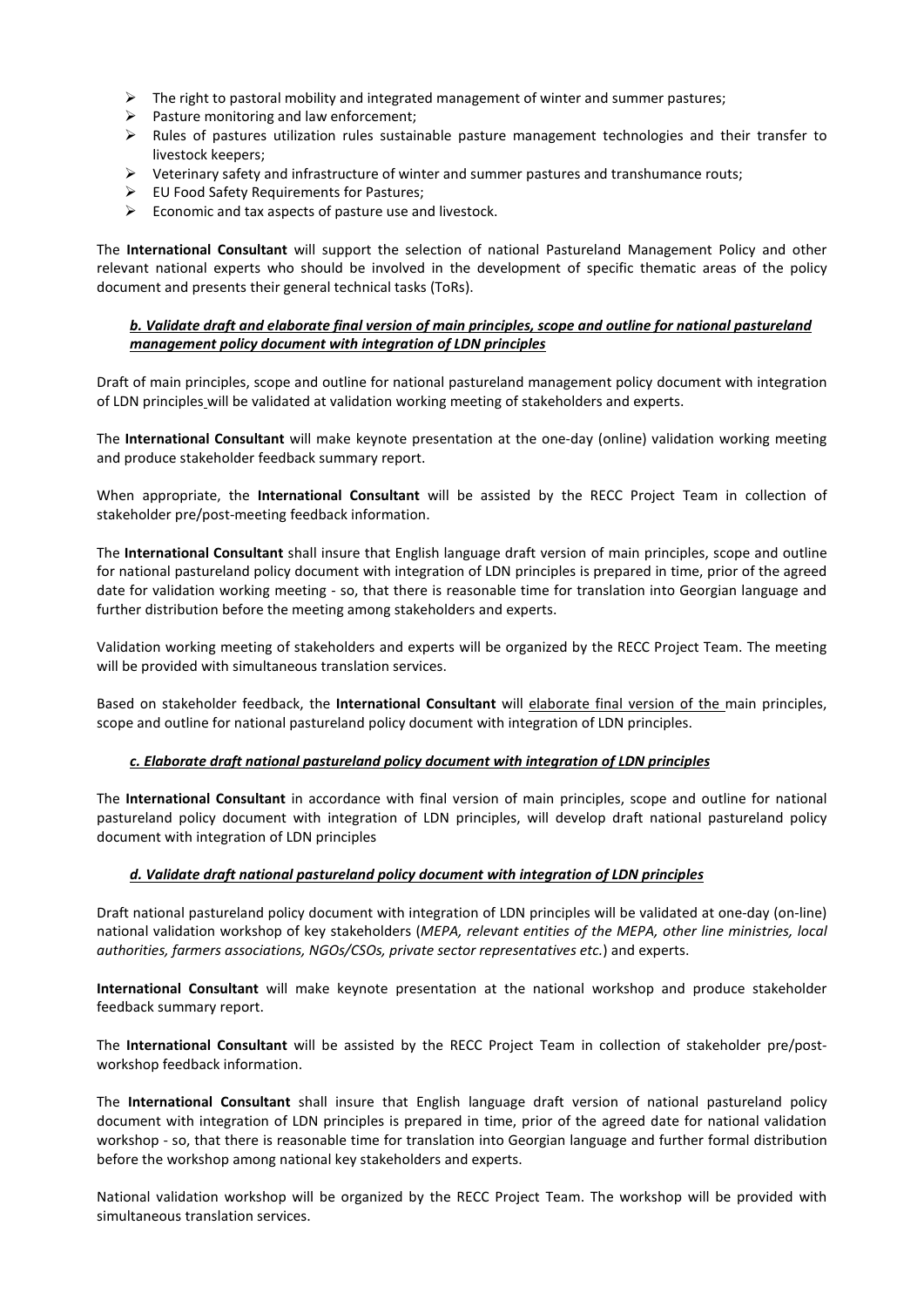# *e. Develop final version of national pastureland policy document with integration of LDN principles*

Based on outputs from national validation workshop and feedback from key stakeholders, **International Consultant** will develop:

• Final version of national pastureland management policy document with integration of LDN principles

# **2.3. Reporting Obligations: Deliverables and Reporting Schedule**

The **International Consultant** will submit reports (in electronic format) to the following deliverables in English language:

|  |  | Table 1. Reporting Obligations |
|--|--|--------------------------------|
|--|--|--------------------------------|

| Report<br><b>Index</b> | Name of Deliverable/Means of Verification                                                                                                                                                                                                                                                                                                                                                                                                                | Time of<br><b>Submission</b> |
|------------------------|----------------------------------------------------------------------------------------------------------------------------------------------------------------------------------------------------------------------------------------------------------------------------------------------------------------------------------------------------------------------------------------------------------------------------------------------------------|------------------------------|
| R1                     | (i) Draft of main principles, scope and outline for national pastureland policy<br>document with integration of LDN principles and general ToRs for national experts<br>(ii) Stakeholder feedback summary report (based on validation working meeting<br>outcomes and pre/post-meeting feedback information)<br>(iii) Final version of main principles, scope and outline for national pastureland policy<br>document with integration of LDN principles | May, 2021                    |
| R <sub>2</sub>         | (iv) Draft national pastureland management policy document with integration of LDN<br>principles                                                                                                                                                                                                                                                                                                                                                         | August, 2021                 |
| R <sub>3</sub>         | (v) Stakeholder feedback summary report (based on national validation workshop<br>outcomes and pre/post-workshop feedback information)                                                                                                                                                                                                                                                                                                                   | September, 2021              |
| R4                     | (vi) Final version of national pastureland policy document with integration of LDN<br>principles                                                                                                                                                                                                                                                                                                                                                         | November, 2021               |

All deliverables are subject for review and approval by the RECC.

#### **2.4. Payment Schedule and Estimated Time Input**

The **International Consultant** shall submit to the RECC the reports in the form and within the time periods specified in Table 1 (Reporting Obligations) as per Terms of Reference, acceptable to the RECC. The payment mode for the service will be applied based on delivered reports and acts of acceptance (*Service Delivery Acceptance Acts*) signed by both sides (RECC and the **International Consultant**) and submitted by the **International Consultant** of original invoices to the RECC.

RECC will only make milestone payment based on achievement of specific deliverables as specified in time schedule for submission of deliverables as per Table 1 (Reporting Obligations).

The schedule of payments and estimated time input are specified below:

| Table 2. Schedule of Payments and Estimated Time Input |                     |                                           |                                 |  |  |  |  |
|--------------------------------------------------------|---------------------|-------------------------------------------|---------------------------------|--|--|--|--|
| <b>Report Index</b>                                    | <b>Estimated</b>    | <b>Amount of Transfer</b>                 | % of total contract ceiling for |  |  |  |  |
| for                                                    | Number of           |                                           | the Services                    |  |  |  |  |
| <b>Deliverables</b>                                    | <b>Working Days</b> |                                           | (total Value of the Service)    |  |  |  |  |
| R1                                                     | 15                  | Number of working days x Working day rate | 15%                             |  |  |  |  |
| <b>R2, R3</b>                                          | 30                  | Number of working days x Working day rate | 50%                             |  |  |  |  |
| R4                                                     | 15                  | Number of working days x Working day rate | 35%                             |  |  |  |  |
| Total                                                  | 60                  | 60 working days x Working day rate        | 100%                            |  |  |  |  |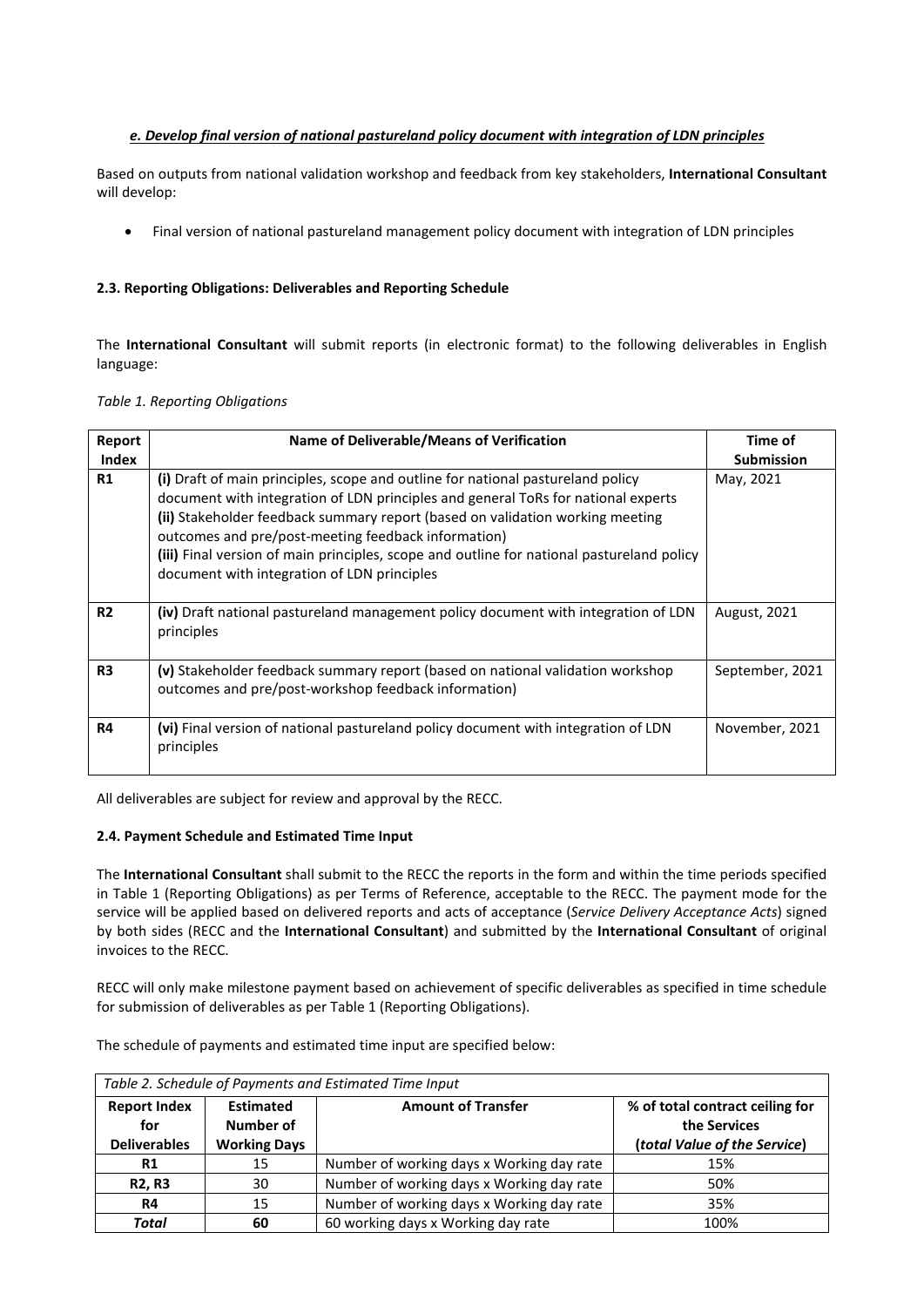#### **3. OVERALL DUTIES AND RESPONSIBILITIES, QUALIFICATIONS, EXPERIENCE AND TECHNICAL COMPETENCIES**

### **3.1. Overall Duties and Responsibilities**

The **International Consultant** will have the following tasks:

- Liaise with the RECC Executive Director (Project Policy and Institutional Advisor *– RECC Project Core Team Supervisor/Manager*), Technical Advisor in Agricultural Development (*RECC Project Core Team Coordinator*), FAO Project Team, MEPA, project partners and other stakeholders to ensure flow of expected deliverables under this Terms of Reference
- Provide technical support to the implementation of the Project approach
- Review of lessons learned and make recommendations for improving the performance and the necessary adjustments to the assignment work plan
- Attend (on-line) and support work of the Project Steering Committee when appropriate as per RECC requirement

#### **3.2. Qualifications and Experience Requirements**

The **International Consultant** should have:

- Adequate educational background and specialization in Natural Resources and/or related fields, or work experience equivalent
- At least 5-7 years of international experience and familiarity with agricultural, natural resources use,
- pasture sustainable management issues
- Demonstrated experience with development of pasture sustainable management policies including communal pastureland management
- Experience working with Georgian landscapes and familiarity with land management issues

# **3.3. Technical Competencies**

- Results focused
- Good expert skills
- Ability to develop good interaction and exchange with a variety of stakeholders
- Good understanding of project document incl. results framework
- Good reporting skills
- Good communication capacity
- Good written and oral working knowledge of English
- Advanced computer skills

#### **4. AWARD CRITERIA**

Evaluation will be made in accordance with the quality/price-based selection method per REC Caucasus procedures and rules. The best value for money will be established by weighing technical quality against price on an 80/20 basis.

The quality of each technical offer will be evaluated in accordance with the award criteria and the associated weighting as detailed in the evaluation grid specified in Annex 1 of this Terms of Reference.